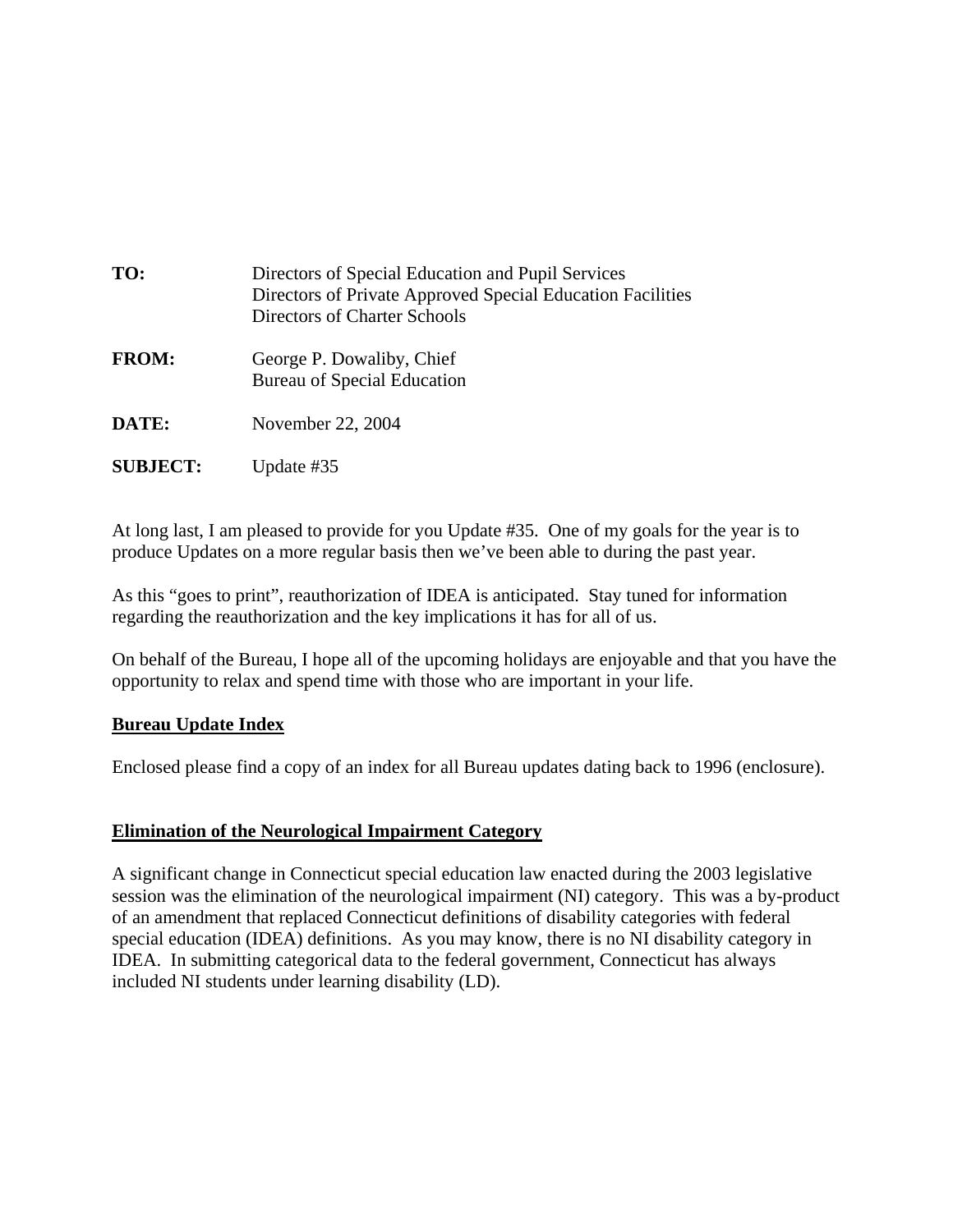Page 2 Update #35

Determinations about the continued eligibility of students in the NI category should be addressed at the next regularly scheduled PPT meeting. The PPT should not automatically presume that a student will qualify for special education under the LD category. The PPT should consider, on an individual basis, whether a student meets the criteria for eligibility under any of the categories defined in IDEA regulations (Sec. 300.7). If, based on existing data, there is a question as whether the student will continue to qualify for special education, the PPT should design an evaluation to make this determination. This is in keeping with current regulations that require an evaluation before determining that a child no longer has a disability. The same requirements apply to this evaluation as to any other re-evaluation—that is, the evaluation should be individually designed to answer specific questions, as described in IDEA regulations Sections 300.533 and 300.534.

## **SDE School Psychology Guidelines**

SDE Guidelines for the Practice of School Psychology were distributed to schools (via principals), school psychologists, special education/pupil services directors, and superintendents late last year. To view the Guidelines, click on the following link:

*<http://www.state.ct.us/sde/deps/Student/PsychSocial/GuidelinesSchoolPsychology.pdf>* 

## **Amended Regulations**

The General Assembly's Regulation Review Committee, on March 23, approved, with technical corrections, the changes to the regulations concerning attorney representation and parental access to education records. The amended regulations have been filed with the Secretary of the State's Office. Since the changes to the regulations were effective on filing, they became effective March 26. The version that was filed with the Secretary of the State's Office is enclosed.

## **Lyme's Disease Video Notification**

The *Tyme for Lyme* video, "A Forum for Teachers, Students and Parents", is now available by contacting the following address: Time For Lyme, Inc., P.O. Box 31269, Greenwich, CT, 06831. You can also telephone (203) 969-1333 or use the web address: [http://www.timeforlyme.org.](http://www.timeforlyme.org)

## **Birth to Three Update and Preschool Special Education Impact**

As many of you know, during the 03-04 fiscal year, some changes were made to the Connecticut Birth to Three System. The two major changes were (1) changes in the eligibility criteria and (2) implementation of a parent fee. For your information, please know that: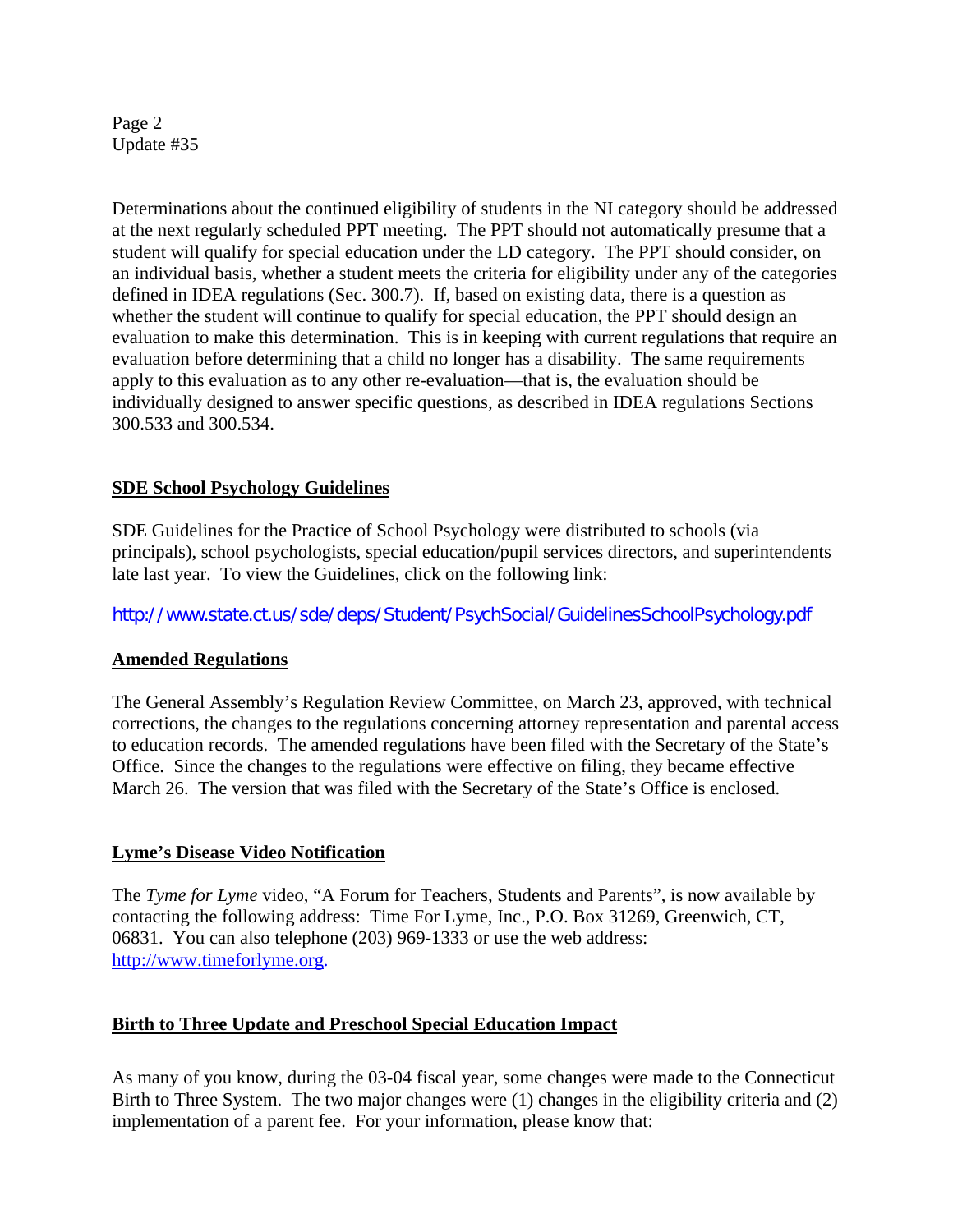Page 3 Update #35

- $\triangleright$  As of the end of March 2004, there were 50 children who were found not eligible for early intervention through the Connecticut Birth to Three System but who would have been eligible in the previous year. These children receive quarterly "follow-along" visits to monitor their development.
- $\triangleright$  As of the end of March 2004, 871 families of eligible children receiving early intervention have withdrawn from the Connecticut Birth to Three System (compared to 364 last year at the same time). Of the 871 families, 182 of them withdrew after the initial eligibility evaluation but prior to the initial Individualized Family Service Plan (IFSP) (compared to 94 the previous year).
- $\triangleright$  For the same period (through March 2004), 244 families declined the initial evaluation (4.5%) compared to last years number, which was 203 families or 3.8%.
- $\triangleright$  There are 72 families of eligible children who are receiving only *services at no cost*, which means early intervention services for which there is no fee to parents. These "free" services include: service coordination (which includes assistance with transition), evaluation for the purpose of eligibility, development of the child's IFSP (but not implementation), and due process rights, but no direct services.

Overall, what this appears to mean is that there are more families of children who are requesting an evaluation from the school district. School districts do have "child find" responsibilities (CFR 300.125) under the IDEA, including that "… *all children with disabilities residing in the state, including children with disabilities attending private schools, regardless of the severity of their disability, and who are in need of special education services, are identified, located and evaluated …*". School district child find responsibilities include children ages birth through 2. Parents seeking an evaluation for the purpose of determining a child's eligibility for special education and related services should not be denied and directed to wait until after the child's 3<sup>rd</sup> birthday.

If you have any questions, please contact Linda Goodman, Director of the Connecticut Birth to Three System at (860) 418-6147 or via e-mail at linda.goodman@po.state.ct.us or Maria Synodi, Coordinator of Preschool Special Education at (860) 807-2054 or via e-mail at maria.synodi@po.state.ct.us.

#### **BESB Notices**

Sec. 81. Subsection (a) of section 17b-244 of the general statutes is repealed and the following is substituted in lieu thereof (Effective from passage):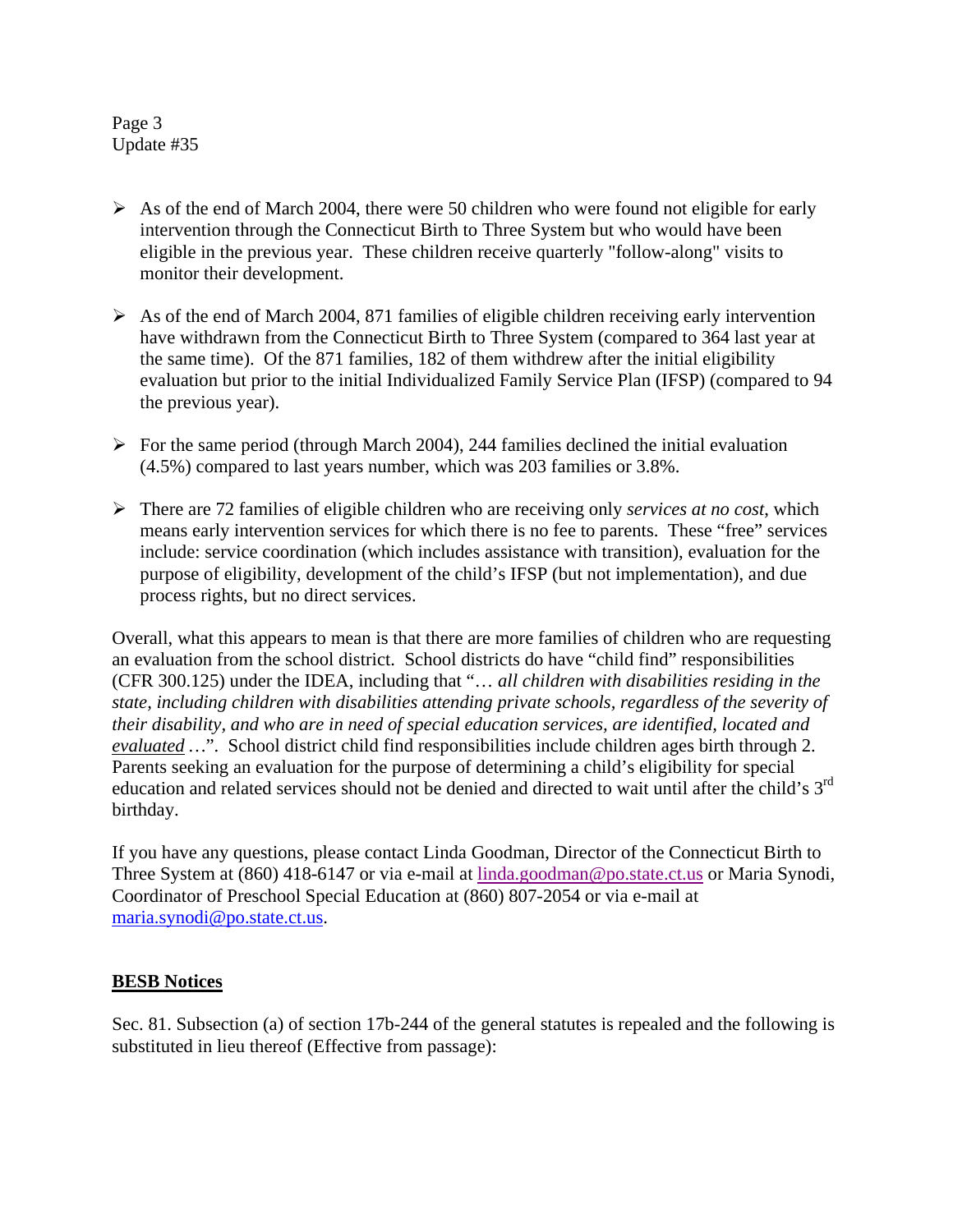#### Page 4 Update #35

The room and board component of the rates to be paid by the state to private facilities and facilities operated by regional education service centers which are licensed to provide residential care pursuant to section 17a-227, but not certified to participate in the Title XIX Medicaid program as intermediate care facilities for persons with mental retardation, shall be determined annually by the Commissioner of Social Services, except that rates effective April 30, 1989, shall remain in effect through October 31, 1989. Any facility with real property other than land placed in service prior to July 1, 1991, shall, for the fiscal year ending rates of return applied to real property other than land placed in service for the five years preceding July 1, 1993. For the fiscal year ending June 30, 1996, and any succeeding fiscal year, the rate of return on real property for property items shall be revised every five years. The commissioner shall, upon submission of a request by such facility, allow actual debt service, comprised of principal and interest, on the loan or loans in lieu of property costs allowed pursuant to section 17-313b-5 of the regulations of Connecticut state agencies, whether actual debt service is higher or lower than such allowed property costs, provided such debt service terms and amounts are reasonable in relation to the useful life and the base value of the property. In the case of facilities financed through the Connecticut Housing Finance Authority, the commissioner shall allow actual debt service, comprised of principal, interest and a reasonable repair and replacement reserve on the loan or loans in lieu of property costs allowed pursuant to section 17-313-b-5 of the regulations of Connecticut state agencies, whether actual debt service is higher or lower than such allowed property costs, provided such debt service terms and amounts are determined by the commissioner at the time the loan is entered into to be reasonable in relation to the useful life and base value of the property. The commissioner may allow fees associated with mortgage refinancing provided such refinancing will result in state reimbursement savings, after comparing costs over the terms of the existing proposed loans. For the fiscal year ending June 30, 1992, the inflation factor used to determine rates shall be one-half of the gross national product percentage increase for the period between the midpoint of the cost year through the midpoint of the rate year. For fiscal year ending June 30, 1993, the inflation factor used to determine rates shall be two-thirds of the gross national product percentage increase from the midpoint of the cost year to the midpoint of the rate year. For the fiscal years ending June 30, 1996 and June 30, 1997, no inflation factor shall be applied in determining rates. The Commissioner of Social Services shall prescribe uniform forms on which such facilities shall report their costs. Such rates shall be determined on the basis of a reasonable payment for necessary services. Any increase in grants, gifts, fund-raising or endowment income used for the payment of operating costs by a private facility in the fiscal year ending June 30, 1992, shall be excluded by the commissioner from the income of the facility in determining the rates to be paid to the facility for the fiscal year ending June 30, 1993, provided any operating costs funded by such increase shall not obligate the state to increase expenditures in subsequent fiscal years. Nothing contained in this section shall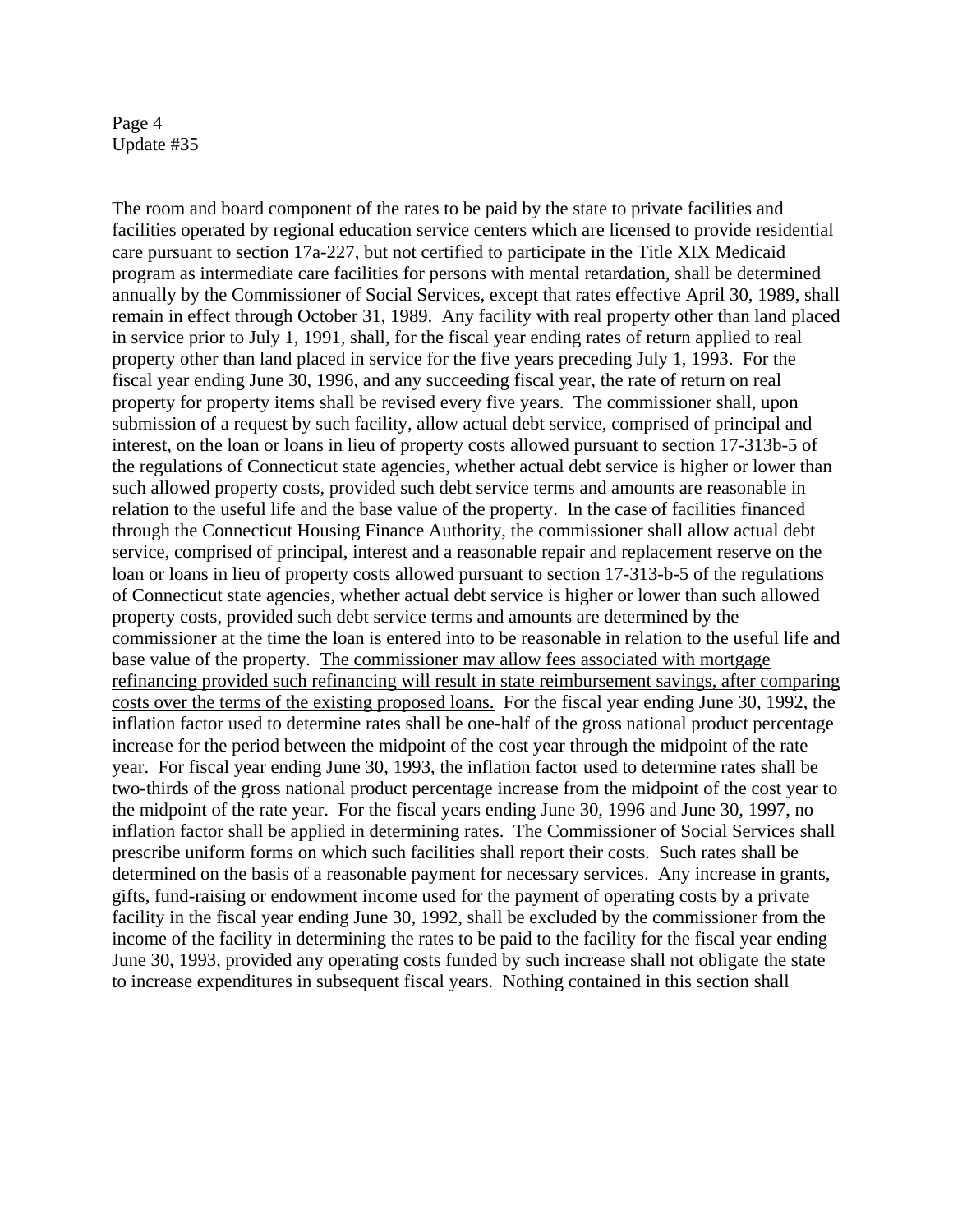Page 5 Update #35

authorize a payment by the state to any such facility in excess of the charges made by the facility for comparable services to the general public. The service component of the rates to be paid by the state to private facilities and facilities operated by regional education service centers which are licensed to provide residential care pursuant to section 17a-227, but not certified to participate in the Title XIX Medicaid programs as intermediate care facilities for persons with mental retardation, shall be determined annually by the Commissioner of Mental Retardation.

The Children's Services Division at BESB has updated their policy and procedures manual to reflect changes brought about the passage of Public Act 03-219. The document will soon be available for viewing at the agency website ([http://www.besb.state.ct](http://www.besb.state.ct.us).us.). Anyone who desires a print or electronic copy of the manual may contact Mary Jo Dawson at (860) 602-4070, or by emailing her at maryjo.dawson@po.state.ct.us.

Also, BESB has reported that the updated Children's Services Policy Manual will be distributed electronically to each district in the near future.

# **Common Questions about the P.J. ET AL vs. State of Connecticut, Board of Education, ET AL Settlement Agreement**

As part of our parent training initiative for the P.J. ET AL vs. State of Connecticut ET AL Settlement Agreement, the Bureau has been noting the commonly asked questions parents have about the agreement. In an effort to ensure consistency in the information we provide, we have developed a Question/Answer document. The English version of the document is enclosed. A Spanish version is also available. To obtain a copy of the Spanish version contact Deb Richards at deborah.richards@po.state.ct.us.

## **Guidelines for Health Screening**

Enclosed is a copy of the recently published *Guidelines for Health Screening.* Copies have already been sent to your district's school nurses. Please retain this copy for your information and copy Section B, "Pure Tone Hearing Screening and Screening of Middle Ear Function" for your Speech and Language Pathologists who are involved with these screenings. Questions or comments may be directed to Carolyn Isakson at (860) 713-6924, or carolyn.isakson@po.state.ct.us.